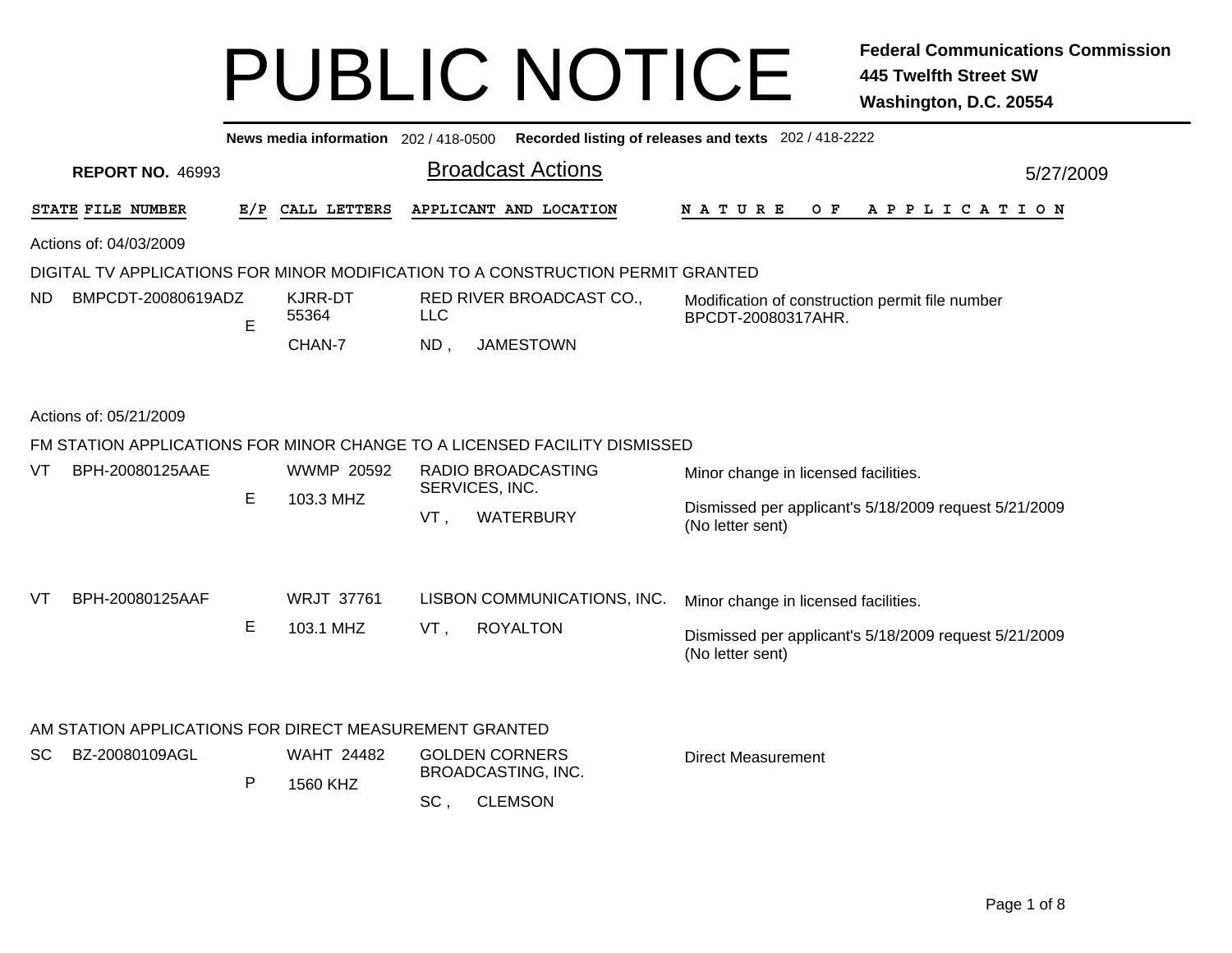|     | News media information 202 / 418-0500 Recorded listing of releases and texts 202 / 418-2222 |     |                   |                                |                                                                                 |                                                     |           |  |  |  |  |  |  |
|-----|---------------------------------------------------------------------------------------------|-----|-------------------|--------------------------------|---------------------------------------------------------------------------------|-----------------------------------------------------|-----------|--|--|--|--|--|--|
|     | <b>REPORT NO. 46993</b>                                                                     |     |                   |                                | <b>Broadcast Actions</b>                                                        |                                                     | 5/27/2009 |  |  |  |  |  |  |
|     | STATE FILE NUMBER                                                                           | E/P | CALL LETTERS      |                                | APPLICANT AND LOCATION                                                          | <b>NATURE</b><br>O F<br>A P P L I C A T I O N       |           |  |  |  |  |  |  |
|     | Actions of: 05/21/2009                                                                      |     |                   |                                |                                                                                 |                                                     |           |  |  |  |  |  |  |
|     | AM STATION APPLICATIONS FOR DIRECT MEASUREMENT GRANTED                                      |     |                   |                                |                                                                                 |                                                     |           |  |  |  |  |  |  |
| MN. | BZ-20080117ADB                                                                              |     | <b>KLTF 37780</b> |                                | LITTLE FALLS RADIO                                                              | <b>Direct Measurement</b>                           |           |  |  |  |  |  |  |
|     |                                                                                             | P   | 960 KHZ           |                                | <b>CORPORATION</b>                                                              |                                                     |           |  |  |  |  |  |  |
|     |                                                                                             |     |                   |                                | MN, LITTLE FALLS                                                                |                                                     |           |  |  |  |  |  |  |
|     |                                                                                             |     |                   |                                |                                                                                 |                                                     |           |  |  |  |  |  |  |
| NY. | BZ-20090415AMP                                                                              |     | <b>WFAS 14381</b> |                                | <b>CUMULUS LICENSING LLC</b>                                                    | <b>Direct Measurement</b>                           |           |  |  |  |  |  |  |
|     |                                                                                             | P   | 1230 KHZ          | NY.                            | <b>WHITE PLAINS</b>                                                             |                                                     |           |  |  |  |  |  |  |
|     |                                                                                             |     |                   |                                |                                                                                 |                                                     |           |  |  |  |  |  |  |
|     |                                                                                             |     |                   |                                |                                                                                 |                                                     |           |  |  |  |  |  |  |
|     |                                                                                             |     |                   |                                | DIGITAL TV APPLICATIONS FOR MINOR MODIFICATION TO A CONSTRUCTION PERMIT GRANTED |                                                     |           |  |  |  |  |  |  |
| OH. | BMPCDT-20080619AKF                                                                          |     | WBDT-DT           |                                | ACME TELEVISION LICENSES OF                                                     | Minor change in licensed facilities, callsign WBDT. |           |  |  |  |  |  |  |
|     |                                                                                             | E   | 70138             | OHIO, LLC                      |                                                                                 |                                                     |           |  |  |  |  |  |  |
|     |                                                                                             |     | CHAN-26           | OH,                            | SPRINGFIELD                                                                     |                                                     |           |  |  |  |  |  |  |
|     |                                                                                             |     |                   |                                |                                                                                 |                                                     |           |  |  |  |  |  |  |
| MI  | BMPCDT-20090513AFU                                                                          |     | WDHS-DT           |                                | W. RUSSELL WITHERS, JR.                                                         | Modification of construction permit file number     |           |  |  |  |  |  |  |
|     |                                                                                             |     | 15498             |                                |                                                                                 | BMPCDT-20080710AWJ.                                 |           |  |  |  |  |  |  |
|     |                                                                                             | E   | CHAN-8            | $MI$ ,<br><b>IRON MOUNTAIN</b> |                                                                                 |                                                     |           |  |  |  |  |  |  |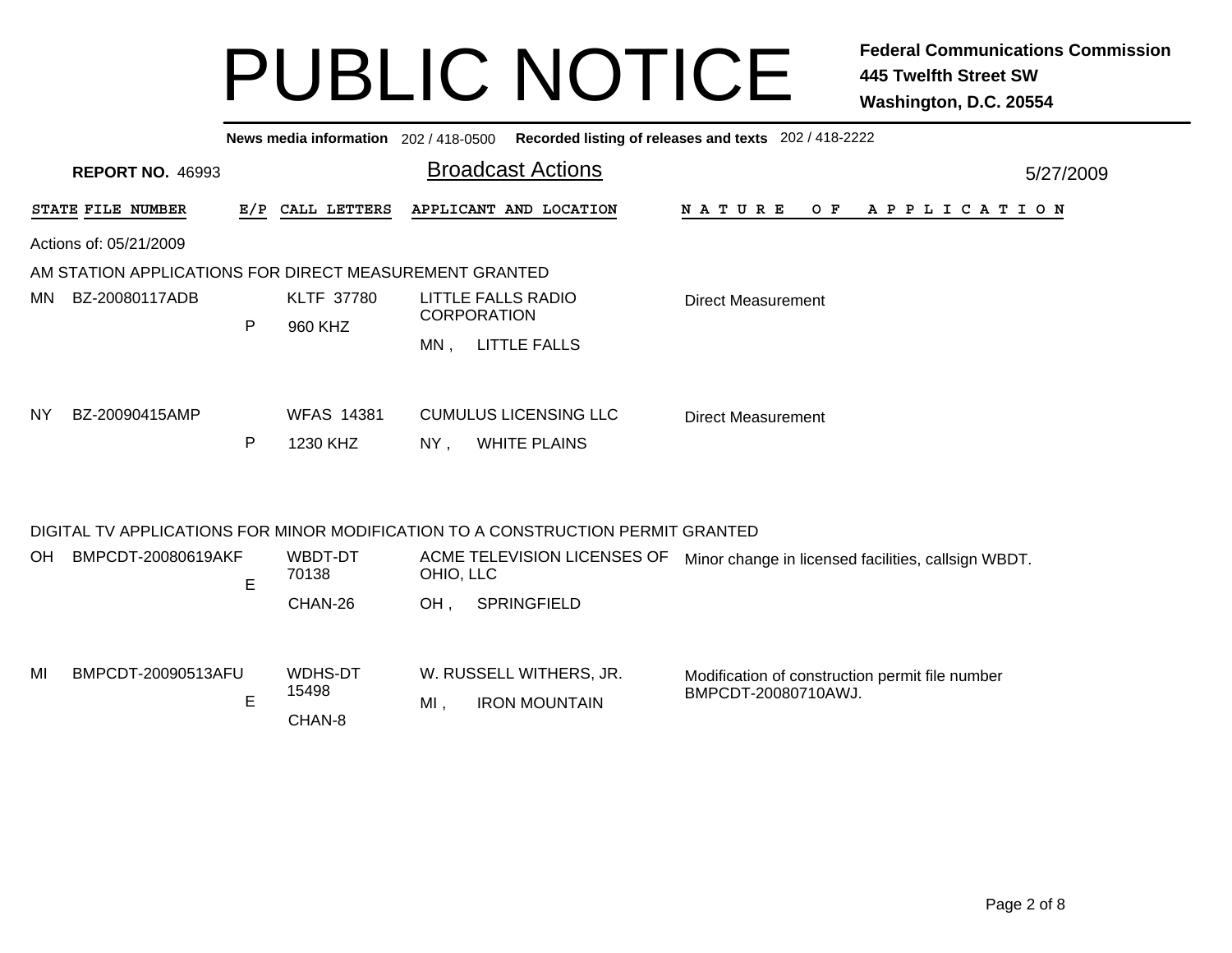| Recorded listing of releases and texts 202 / 418-2222<br>News media information 202/418-0500 |                         |     |                              |      |                                                                         |                                                        |  |  |  |  |  |  |
|----------------------------------------------------------------------------------------------|-------------------------|-----|------------------------------|------|-------------------------------------------------------------------------|--------------------------------------------------------|--|--|--|--|--|--|
|                                                                                              | <b>REPORT NO. 46993</b> |     |                              |      | <b>Broadcast Actions</b>                                                | 5/27/2009                                              |  |  |  |  |  |  |
|                                                                                              | STATE FILE NUMBER       | E/P | CALL LETTERS                 |      | APPLICANT AND LOCATION                                                  | <b>NATURE</b><br>O F<br>A P P L I C A T I O N          |  |  |  |  |  |  |
|                                                                                              | Actions of: 05/21/2009  |     |                              |      |                                                                         |                                                        |  |  |  |  |  |  |
|                                                                                              |                         |     |                              |      | DIGITAL TV APPLICATIONS FOR MINOR CHANGE TO A LICENSED FACILITY GRANTED |                                                        |  |  |  |  |  |  |
| NY.                                                                                          | BPCDT-20080620ABN       | E   | <b>WCWN 73264</b><br>CHAN-43 |      | FREEDOM BROADCASTING OF<br>NEW YORK LICENSEE, L.L.C.                    | Minor change in licensed facilities, callsign WCWN.    |  |  |  |  |  |  |
|                                                                                              |                         |     |                              | NY,  |                                                                         |                                                        |  |  |  |  |  |  |
| <b>PA</b>                                                                                    | BPCDT-20080620ACM       | E   | WKBS-DT<br>13929             | INC. | CORNERSTONE TELEVISION,                                                 | Minor change in licensed facilities, callsign WKBS-TV. |  |  |  |  |  |  |
|                                                                                              |                         |     | CHAN-46                      | PA,  | <b>ALTOONA</b>                                                          |                                                        |  |  |  |  |  |  |
| <b>OH</b>                                                                                    | BPEDT-20080620ADY       | E   | WOSU-DT<br>66185<br>CHAN-38  | OH,  | THE OHIO STATE UNIVERSITY<br><b>COLUMBUS</b>                            | Minor change in licensed facilities, callsign WOSU-TV. |  |  |  |  |  |  |

#### LOW POWER FM APPLICATIONS FOR MINOR CHANGE TO A LICENSED FACILITY GRANTED

| TX | BPL-20090424ACC | KDSH-LP   | LIVING RIVER MINISTRIES, INC. | Low Power FM minor change in licensed facilities. |
|----|-----------------|-----------|-------------------------------|---------------------------------------------------|
|    |                 | 135261    | <b>BORGER</b>                 |                                                   |
|    |                 | 105.1 MHZ |                               |                                                   |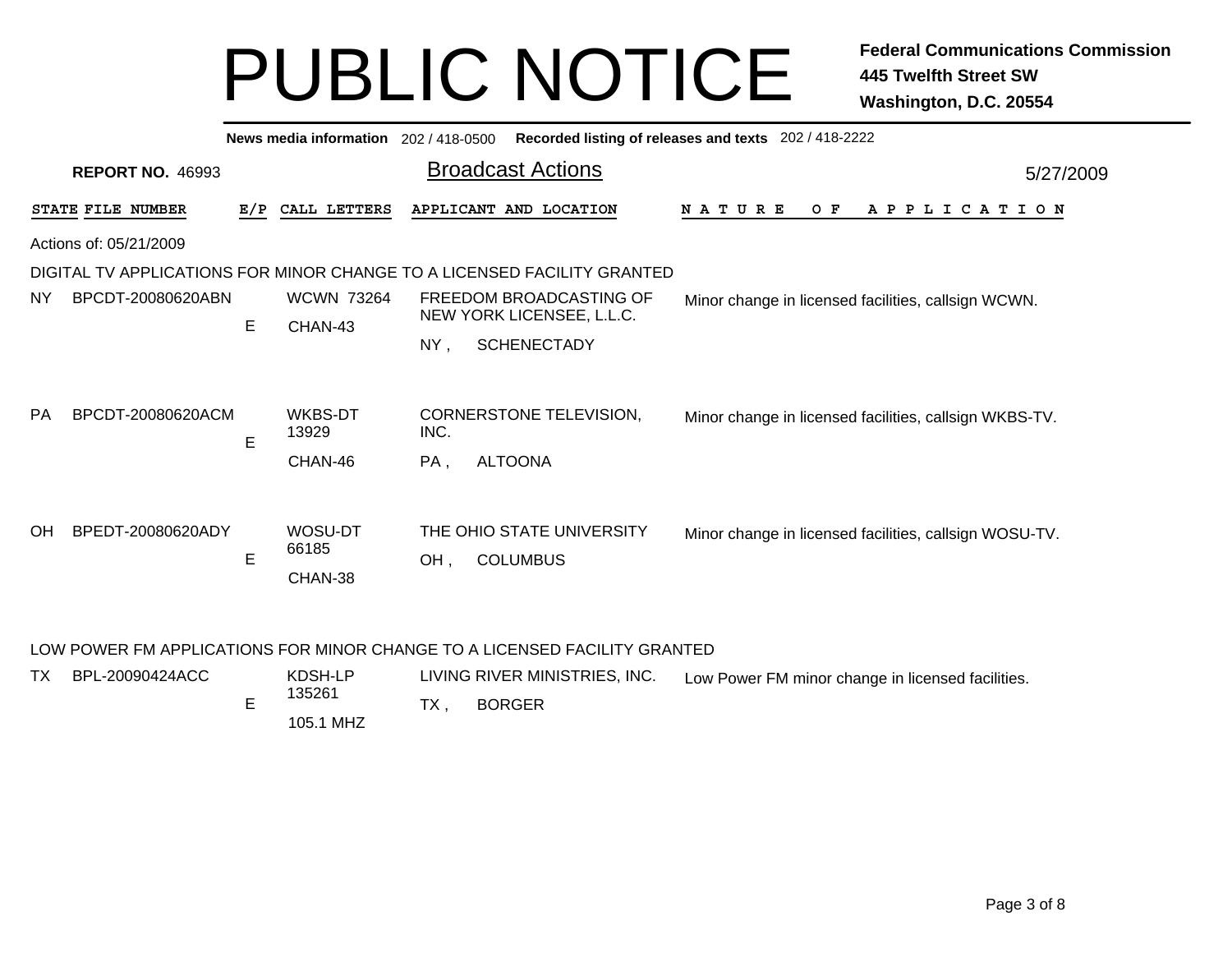| Recorded listing of releases and texts 202 / 418-2222<br>News media information 202 / 418-0500 |                                                                         |     |                   |     |                                                  |                                                             |  |  |  |  |  |     |  |  |  |  |                       |  |  |  |           |
|------------------------------------------------------------------------------------------------|-------------------------------------------------------------------------|-----|-------------------|-----|--------------------------------------------------|-------------------------------------------------------------|--|--|--|--|--|-----|--|--|--|--|-----------------------|--|--|--|-----------|
|                                                                                                | <b>REPORT NO. 46993</b>                                                 |     |                   |     | <b>Broadcast Actions</b>                         |                                                             |  |  |  |  |  |     |  |  |  |  |                       |  |  |  | 5/27/2009 |
|                                                                                                | STATE FILE NUMBER                                                       | E/P | CALL LETTERS      |     | APPLICANT AND LOCATION                           | <b>NATURE</b>                                               |  |  |  |  |  | O F |  |  |  |  | A P P L I C A T I O N |  |  |  |           |
|                                                                                                | Actions of: 05/21/2009                                                  |     |                   |     |                                                  |                                                             |  |  |  |  |  |     |  |  |  |  |                       |  |  |  |           |
|                                                                                                | FM STATION APPLICATIONS FOR LICENSE TO COVER GRANTED                    |     |                   |     |                                                  |                                                             |  |  |  |  |  |     |  |  |  |  |                       |  |  |  |           |
| NC.                                                                                            | BLH-20090414AFD                                                         | E   | WNCC-FM<br>14551  |     | <b>SUTTON RADIOCASTING</b><br><b>CORPORATION</b> | License to cover.<br>Engineering Amendment filed 05/19/2009 |  |  |  |  |  |     |  |  |  |  |                       |  |  |  |           |
|                                                                                                |                                                                         |     | 96.7 MHZ          | NC, | <b>FRANKLIN</b>                                  |                                                             |  |  |  |  |  |     |  |  |  |  |                       |  |  |  |           |
| TN.                                                                                            | BLH-20090415AFC                                                         |     | <b>WMYL 30610</b> |     | M & M BROADCASTING                               | License to cover.                                           |  |  |  |  |  |     |  |  |  |  |                       |  |  |  |           |
|                                                                                                |                                                                         | Е   | 96.7 MHZ          | TN. | <b>HALLS CROSSROADS</b>                          |                                                             |  |  |  |  |  |     |  |  |  |  |                       |  |  |  |           |
|                                                                                                |                                                                         |     |                   |     |                                                  |                                                             |  |  |  |  |  |     |  |  |  |  |                       |  |  |  |           |
|                                                                                                | FM STATION APPLICATIONS FOR MINOR CHANGE TO A LICENSED FACILITY GRANTED |     |                   |     |                                                  |                                                             |  |  |  |  |  |     |  |  |  |  |                       |  |  |  |           |

| IN | BPED-20090107AIS | WJCF-FM<br>91193 | CORP.  | INDIANA COMMUNITY RADIO | Minor change in licensed facilities.                                                                               |
|----|------------------|------------------|--------|-------------------------|--------------------------------------------------------------------------------------------------------------------|
|    |                  | 88.1 MHZ         | $IN$ . | <b>MORRISTOWN</b>       | Dismissed by letter 3/13/2009<br>(47 CFR Section 73.509 violation)                                                 |
|    |                  |                  |        |                         | Petition for Reconsideration filed 3/26/2009<br>Engineering Amendment filed 03/26/2009                             |
|    |                  |                  |        |                         | Petition for Reconsideration granted 4/9/2009<br>Application reinstated nunc pro tunc 4/9/2009<br>(No letter sent) |
|    |                  |                  |        |                         | Engineering Amendment filed 04/10/2009                                                                             |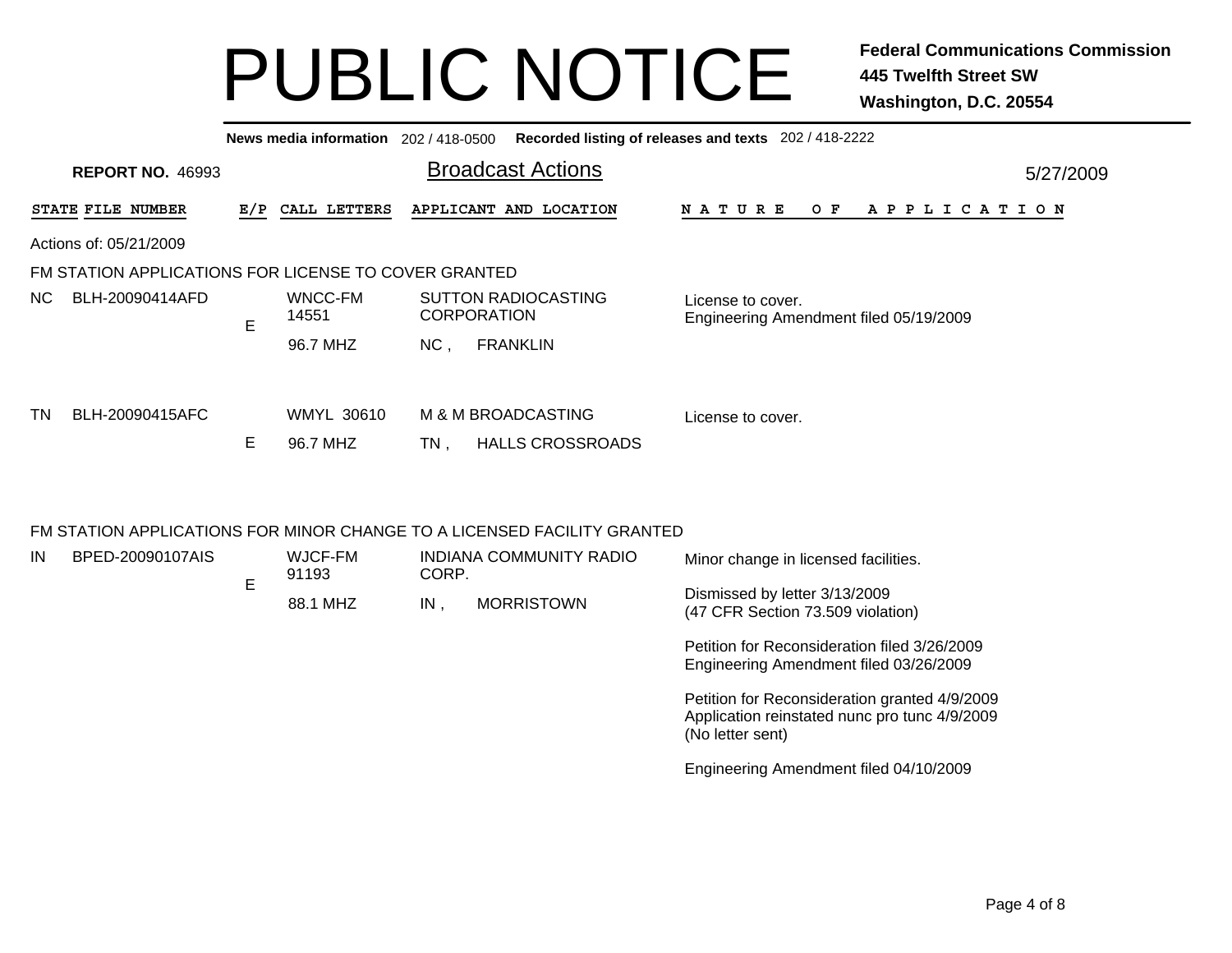| News media information 202 / 418-0500 Recorded listing of releases and texts 202 / 418-2222 |     |                                      |                 |                                                  |                                             |  |  |  |  |  |  |  |
|---------------------------------------------------------------------------------------------|-----|--------------------------------------|-----------------|--------------------------------------------------|---------------------------------------------|--|--|--|--|--|--|--|
| <b>REPORT NO. 46993</b>                                                                     |     |                                      |                 | <b>Broadcast Actions</b>                         | 5/27/2009                                   |  |  |  |  |  |  |  |
| STATE FILE NUMBER                                                                           | E/P | CALL LETTERS                         |                 | APPLICANT AND LOCATION                           | N A T U R E<br>O F<br>A P P L I C A T I O N |  |  |  |  |  |  |  |
| Actions of: 05/21/2009                                                                      |     |                                      |                 |                                                  |                                             |  |  |  |  |  |  |  |
| FM STATION APPLICATIONS FOR MINOR CHANGE TO A LICENSED FACILITY GRANTED                     |     |                                      |                 |                                                  |                                             |  |  |  |  |  |  |  |
| BPH-20090205ACK<br>CO.                                                                      |     | KDVC 164124                          |                 | <b>COCHISE MEDIA LICENSES LLC</b>                | Minor change in licensed facilities.        |  |  |  |  |  |  |  |
|                                                                                             | Е   | 102.5 MHZ                            | CO <sub>1</sub> | <b>LOMA</b>                                      | Engineering Amendment filed 04/15/2009      |  |  |  |  |  |  |  |
| BPH-20090414ACD<br>MD                                                                       | Е   | <b>WXSH 67576</b><br>106.1 MHZ       | $MD$ ,          | <b>GREAT SCOTT BROADCASTING</b><br>POCOMOKE CITY | Minor change in licensed facilities.        |  |  |  |  |  |  |  |
| FM TRANSLATOR APPLICATIONS FOR LICENSE TO COVER GRANTED                                     |     |                                      |                 |                                                  |                                             |  |  |  |  |  |  |  |
| BLFT-20090506AAJ<br>KY.                                                                     | E   | <b>W262BV</b><br>145164<br>100.3 MHZ | KY,             | BETHEL FELLOWSHIP, INC.<br><b>BEAVER DAM</b>     | License to cover.                           |  |  |  |  |  |  |  |
| BLFT-20090518AAF<br>NY                                                                      | E   | <b>W285DX</b><br>153045<br>104.9 MHZ | INC.<br>NY,     | EUROPA COMMUNICATIONS,<br><b>ALFRED</b>          | License to cover.                           |  |  |  |  |  |  |  |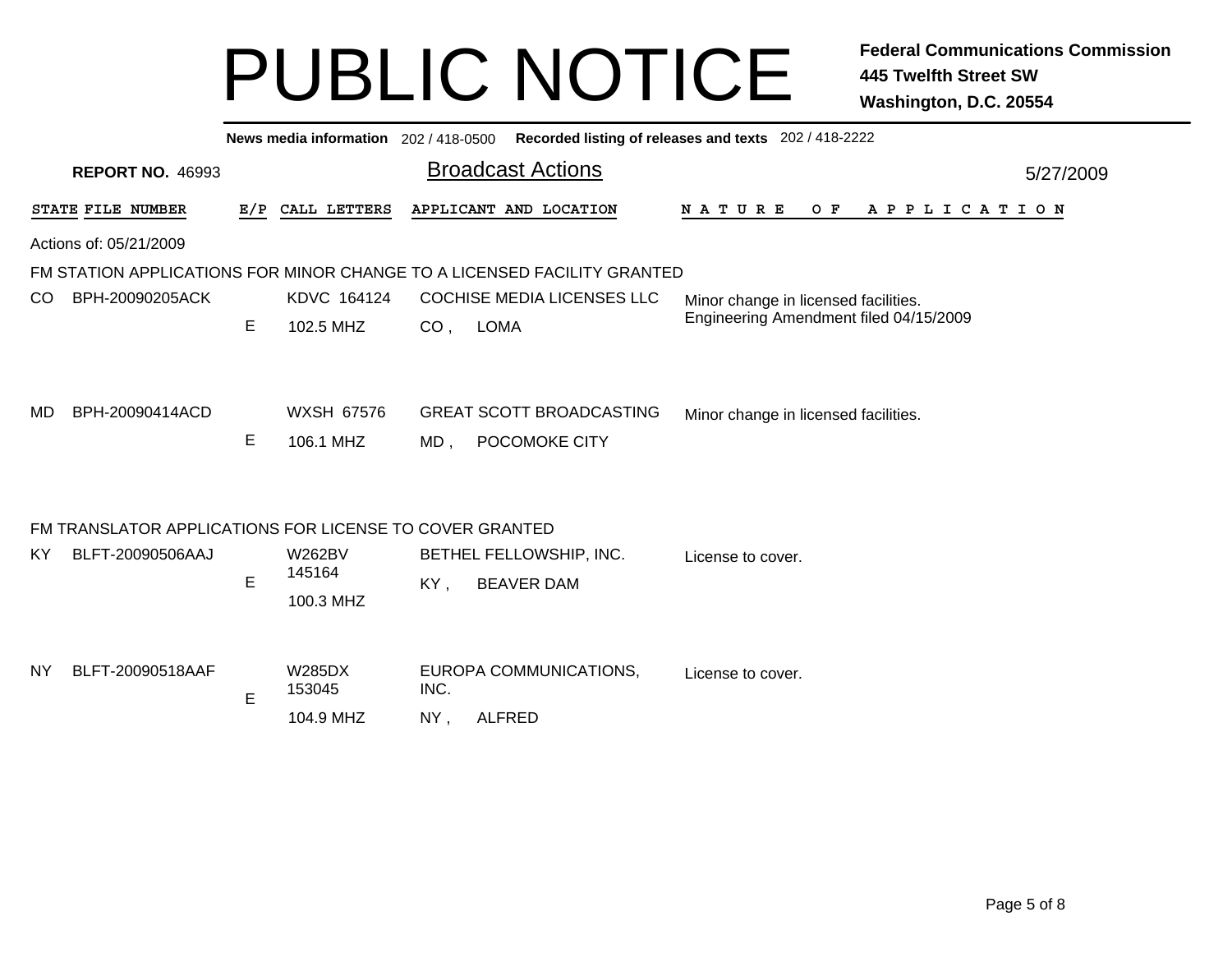|                        | Recorded listing of releases and texts 202 / 418-2222<br>News media information 202/418-0500 |     |                                      |        |                                                                                                                                        |                   |     |                       |  |  |  |  |  |
|------------------------|----------------------------------------------------------------------------------------------|-----|--------------------------------------|--------|----------------------------------------------------------------------------------------------------------------------------------------|-------------------|-----|-----------------------|--|--|--|--|--|
|                        | <b>REPORT NO. 46993</b>                                                                      |     |                                      |        | <b>Broadcast Actions</b>                                                                                                               |                   |     | 5/27/2009             |  |  |  |  |  |
|                        | STATE FILE NUMBER                                                                            | E/P | CALL LETTERS                         |        | APPLICANT AND LOCATION                                                                                                                 | N A T U R E       | O F | A P P L I C A T I O N |  |  |  |  |  |
| Actions of: 05/21/2009 |                                                                                              |     |                                      |        |                                                                                                                                        |                   |     |                       |  |  |  |  |  |
|                        | FM TRANSLATOR APPLICATIONS FOR LICENSE TO COVER GRANTED                                      |     |                                      |        |                                                                                                                                        |                   |     |                       |  |  |  |  |  |
| IN                     | BLFT-20090518ABP                                                                             | E   | <b>W279AM</b><br>142215              |        | <b>INDIANA COMMUNITY RADIO</b><br><b>CORPORATION</b>                                                                                   | License to cover. |     |                       |  |  |  |  |  |
|                        |                                                                                              |     | 103.7 MHZ                            | $IN$ , | <b>RUSHVILLE</b>                                                                                                                       |                   |     |                       |  |  |  |  |  |
| <b>NV</b>              | BLFT-20090518ACD                                                                             | Е   | K267BH 48349<br>101.3 MHZ            | $NV$ , | ONDAS DE VIDA NETWORK, INC.<br><b>PAHRUMP</b>                                                                                          | License to cover. |     |                       |  |  |  |  |  |
| IN                     | BLFT-20090518ACF                                                                             | E   | <b>W285DN</b><br>138139<br>104.9 MHZ | $IN$ . | <b>INDIANA COMMUNITY RADIO</b><br><b>CORPORATION</b><br><b>RUSHVILLE</b>                                                               | License to cover. |     |                       |  |  |  |  |  |
| NY.                    | BMPFT-20090515AAP                                                                            | E   | <b>W252CG</b><br>154509              | NY,    | FM TRANSLATOR APPLICATIONS FOR MINOR MODIFICATION TO A CONSTRUCTION PERMIT GRANTED<br>FAMILY LIFE MINISTRIES, INC.<br><b>ARKWRIGHT</b> | Mod of CP         |     |                       |  |  |  |  |  |

98.3 MHZ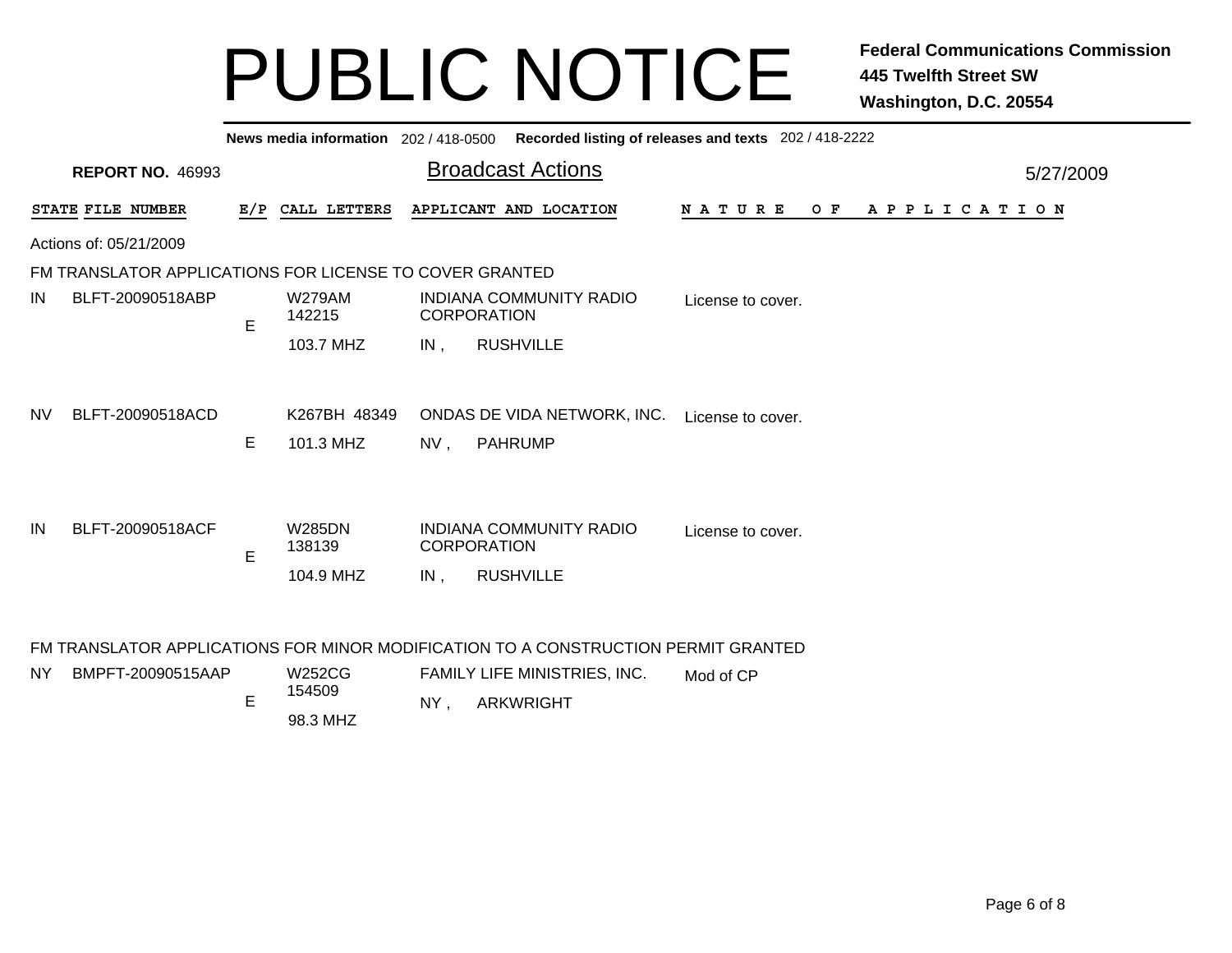|     | Recorded listing of releases and texts 202 / 418-2222<br>News media information 202 / 418-0500 |     |                                      |             |                                                                                                                                    |                                                       |  |  |  |  |  |  |  |  |
|-----|------------------------------------------------------------------------------------------------|-----|--------------------------------------|-------------|------------------------------------------------------------------------------------------------------------------------------------|-------------------------------------------------------|--|--|--|--|--|--|--|--|
|     | <b>REPORT NO. 46993</b>                                                                        |     | 5/27/2009                            |             |                                                                                                                                    |                                                       |  |  |  |  |  |  |  |  |
|     | STATE FILE NUMBER                                                                              | E/P | CALL LETTERS                         |             | APPLICANT AND LOCATION                                                                                                             | O F<br>A P P L I C A T I O N<br>N A T U R E           |  |  |  |  |  |  |  |  |
|     | Actions of: 05/21/2009                                                                         |     |                                      |             |                                                                                                                                    |                                                       |  |  |  |  |  |  |  |  |
|     |                                                                                                |     |                                      |             | FM TRANSLATOR APPLICATIONS FOR MINOR MODIFICATION TO A CONSTRUCTION PERMIT GRANTED                                                 |                                                       |  |  |  |  |  |  |  |  |
| NC. | BMPFT-20090519AAY                                                                              |     | W267AD 30442                         |             | <b>TUGART PROPERTIES, LLC</b>                                                                                                      | Mod of CP                                             |  |  |  |  |  |  |  |  |
|     |                                                                                                | Е   | 101.3 MHZ                            | NC,         | <b>BRYSON CITY</b>                                                                                                                 |                                                       |  |  |  |  |  |  |  |  |
| ТX  | BPFT-20090519AAS                                                                               | E   | <b>K280FH</b><br>156943<br>103.9 MHZ | $TX$ ,      | FM TRANSLATOR APPLICATIONS FOR MINOR CHANGE TO A LICENSED FACILITY GRANTED<br><b>E-STRING WIRELESS, LTD</b><br><b>JACKSONVILLE</b> | Minor change in licensed facilities, callsign K280FH. |  |  |  |  |  |  |  |  |
| MТ  | BPFT-20090519AAZ                                                                               | E   | <b>K296FM</b><br>155131<br>107.1 MHZ | INC.<br>MT, | SHEILA CALLAHAN & FRIENDS,<br><b>MISSOULA</b>                                                                                      | Minor change in licensed facilities, callsign K296FM. |  |  |  |  |  |  |  |  |
| IN  | BPFT-20090520AEU                                                                               | E   | <b>W273AH</b><br>143690<br>102.5 MHZ | IN,         | <b>INDIANA COMMUNITY RADIO</b><br><b>CORPORATION</b><br><b>FLAT ROCK</b>                                                           | Minor change in licensed facilities, callsign W273AH. |  |  |  |  |  |  |  |  |